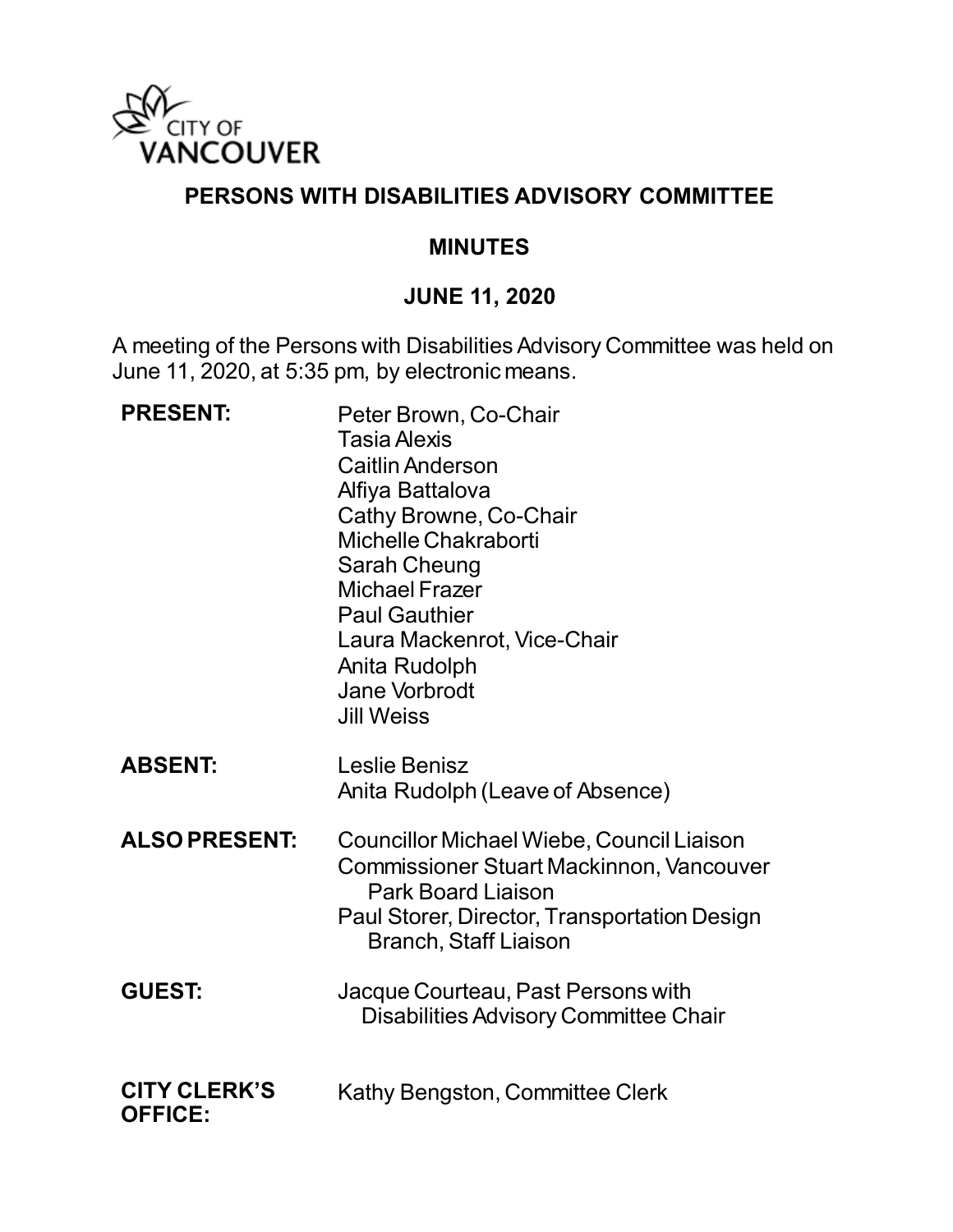### **WELCOME**

The Co-Chair, Peter Brown, acknowledged we are on the unceded territories of the Musqueam, Squamish, and Tsleil-Waututh Nations.

#### **Leave of Absence Requests**

MOVED by Laura Mackenrot SECONDED by Tasia Alexis

> THAT the Persons with Disabilities Advisory Committee approve a leave of absence for Anita Rudolph for this meeting.

CARRIED UNANIMOUSLY

#### **Approval of Minutes**

MOVED by Laura Mackenrot SECONDED by Michelle Chakraborti

> THAT the Persons with Disabilities Advisory Committee approve the Minutes from the meeting of January 23, 2020, and March 12, 2020, as circulated.

CARRIED UNANIMOUSLY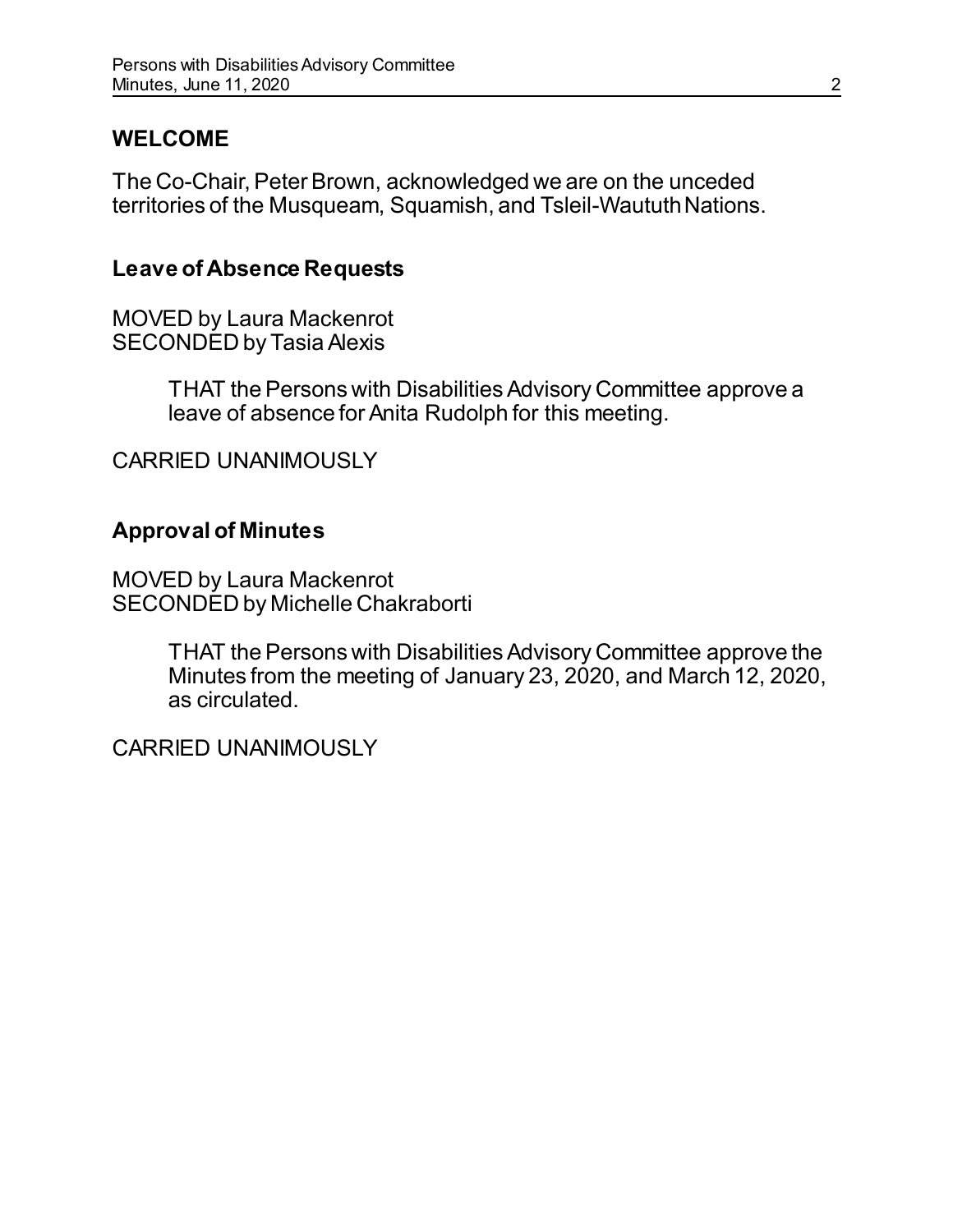### **1. Motions**

The Co-Chair introduced the following motions for the Committee's consideration.

### **a. SPARC BC – Geomapping Project**

MOVED by Peter Brown SECONDED by Jill Weiss

> THAT the Persons with Disabilities Advisory Committee refer the item entitled "SPARC BC – Geomapping Project" to the next regular meeting to be held on September 10, 2020.

CARRIED UNANIMOUSLY

## **b. Stanley Park – Exploring Options to Reduce Motor Vehicle Traffic**

MOVED by Laura Mackenrot SECONDED by Jane Vorbrodt

> THAT the Persons with Disabilities Advisory Committee approve retroactively, the letter submitted to the Park Board on Monday, June 8, 2020, regarding the motion entitled "Exploring Options to Reduce Motor Vehicle Traffic in Stanley Park" which was being considered at the June 8, 2020, Park Board meeting.

CARRIED UNANIMOUSLY

**\* \* \* \* \***

The Committee agreed to hear item 4 a) Liaison Updates as the next order of business. For clarity, the minutes are recorded in chronological order.

\* \* \* \* \*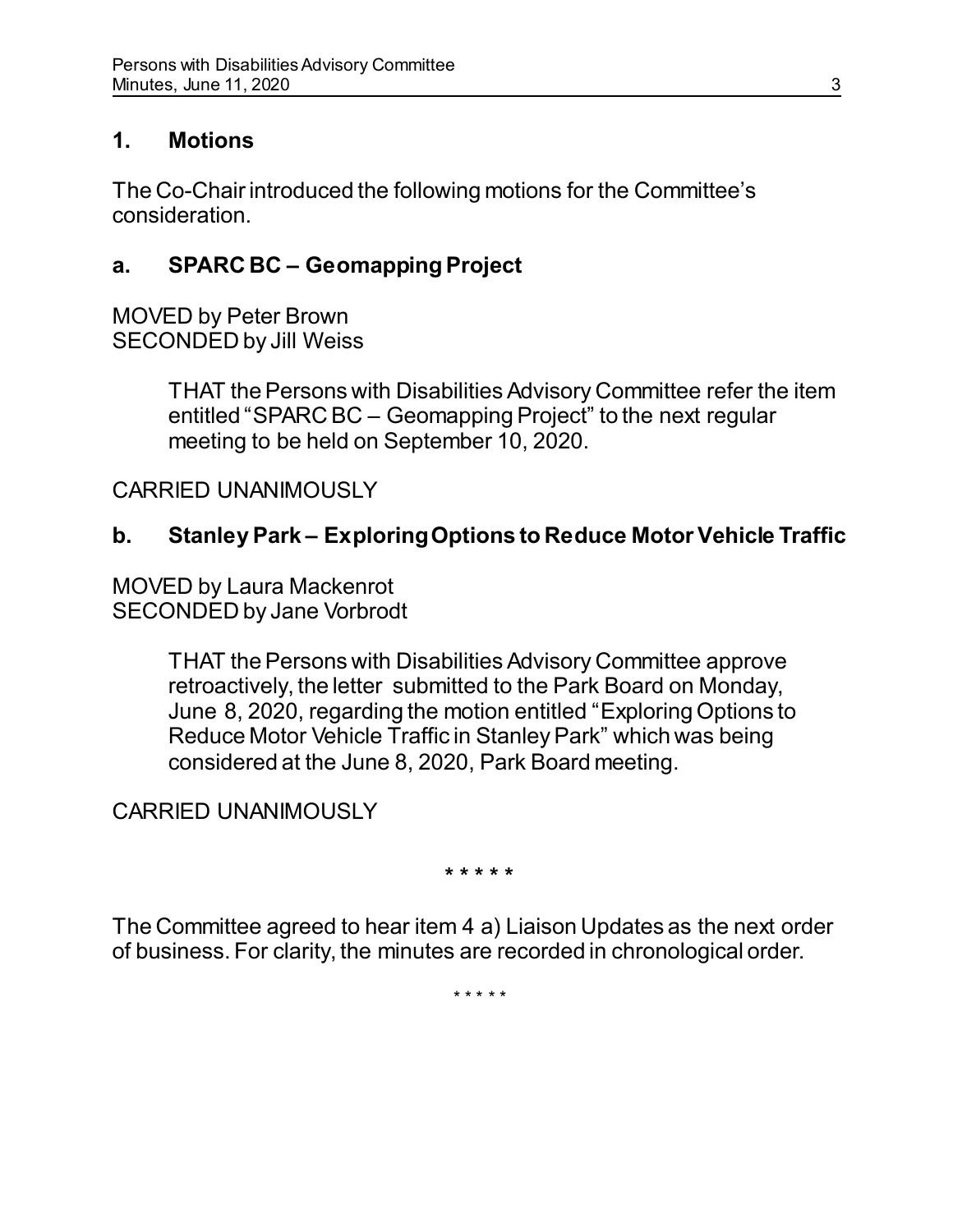### **4. Liaison Updates**

## **a) Stanley Park – Update Request**

Peter Brown, Co-Chair, addressed Park Board Commissioner McKinnon and Councillor Wiebe with respect to the Park Board motion, which was passed on June 8, 2020, expressing Persons with Disabilities Advisory Committee's concern and disappointment in not being advised about the proposed motion and meeting. Several members spoke of their displeasure with the passed motion, identifying it as a human rights issue and noting concerns with accessibility issues, which will likely arise for persons with disabilities, as well as seniors and young families. The position of the Persons with Disabilities Advisory Committee is the park should remain as accessible to all citizens as it was before the pandemic, with two lanes of motor vehicle traffic. Persons with Disabilities Advisory Committee awaits full and meaningful consultation by the Park Board with respect to the proposed traffic pattern study, however, full access to the park and the human rights of people with disabilities should be maintained in the meantime.

Commissioner Mackinnon, Park Board Liaison, provided a Stanley Park update, which included clarifying the intention of the motion on exploring options to reduce motor vehicle traffic in Stanley Park, and the Park Board staff report on the phased re-opening of the park.

Councillor Wiebe, Council Liaison, provided feedback on the Stanley Park motor vehicle traffic lane reopening, the park's historical significance, the intention for increased accessibility in the park, and the implementation of the Park Board staff traffic management study.

Karen Liebel, Coordinator, Accessible Services, Vancouver Public Library, provided updates on phase 2 of the gradual re-opening of the central library, which included a public computer lab, takeout orders, and an increase to the digital library collection of eBooks and audiobooks. Karen also noted an upcoming virtual event on Indigenous storytelling, which will be held on June 18, 2020.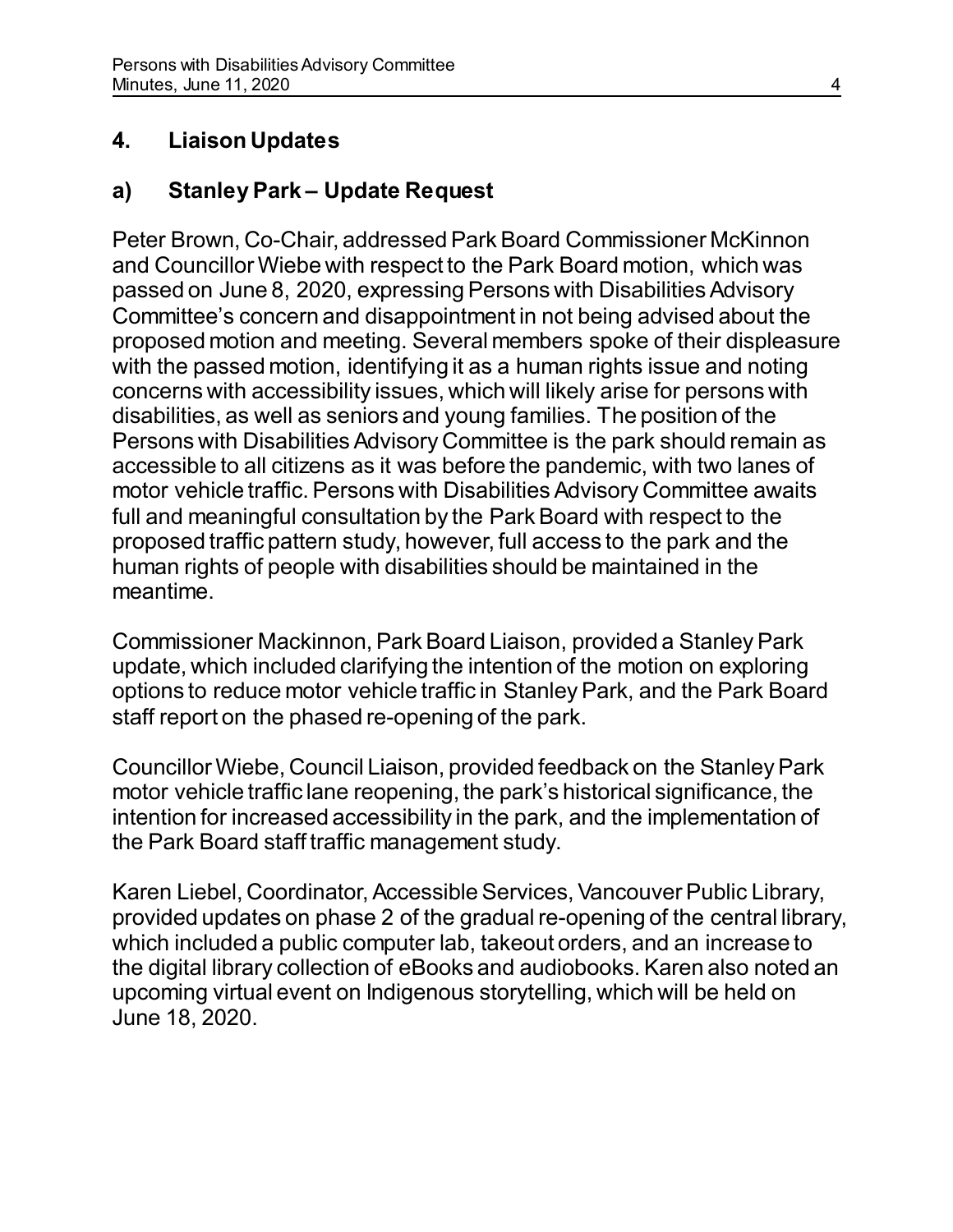# **2. Universal and Inclusive Design (Feasibility Study)**

Danica Djurkovic, Director of Facilities, Planning and Development, provided opening remarks. Venus Vane, Project Manager, Facilities Planning, along with Aiden Callison, and Fiona Jones, Consultants, HCMA Architecture + Design, presented their completed study in support of Capital Plan Project upgrades to identify, and prioritize work required to renovate, upgrade, and remove barriers in 31 City-owned facilities, to improve accessibility and provide universal and inclusive design. The participation and lived experience of Persons with Disabilities Advisory Committee members throughout the project was noted as an important aspect of the project's success, while also providing a learning opportunity to project members on accessibility. Persons with Disabilities Advisory Committee acknowledges the outstanding job done by the project team in collecting and amassing this valuable information.

## **3. Mobility and Public Life Response and Recovery Initiatives**

Paul Storer, Director, Transportation Design, noted that a presentation on mobility and public life response and recovery initiatives will be provided at the next Accessible City Subcommittee meeting on July 7, 2020.

## **5. Food Policy Statement Update**

Laura Mackenrot, Vice-Chair, shared information on her attendance of the Food Policy Council meeting held on June 4, 2020.

## **6. Jeanette Anderson Street Naming Proposal Update**

Laura Mackenrot, Vice-Chair, noted that the date of the next Civic Asset Naming Committee meeting is June 29, 2020. Tasia Alexis, and Paul Gauthier, provided feedback on the Jeanette Anderson street naming proposal. Paul Storer, Director, Transportation Design, will assist in coordinating a meeting between the Persons with Disabilities Advisory Committee and the Civic Asset Naming Committee.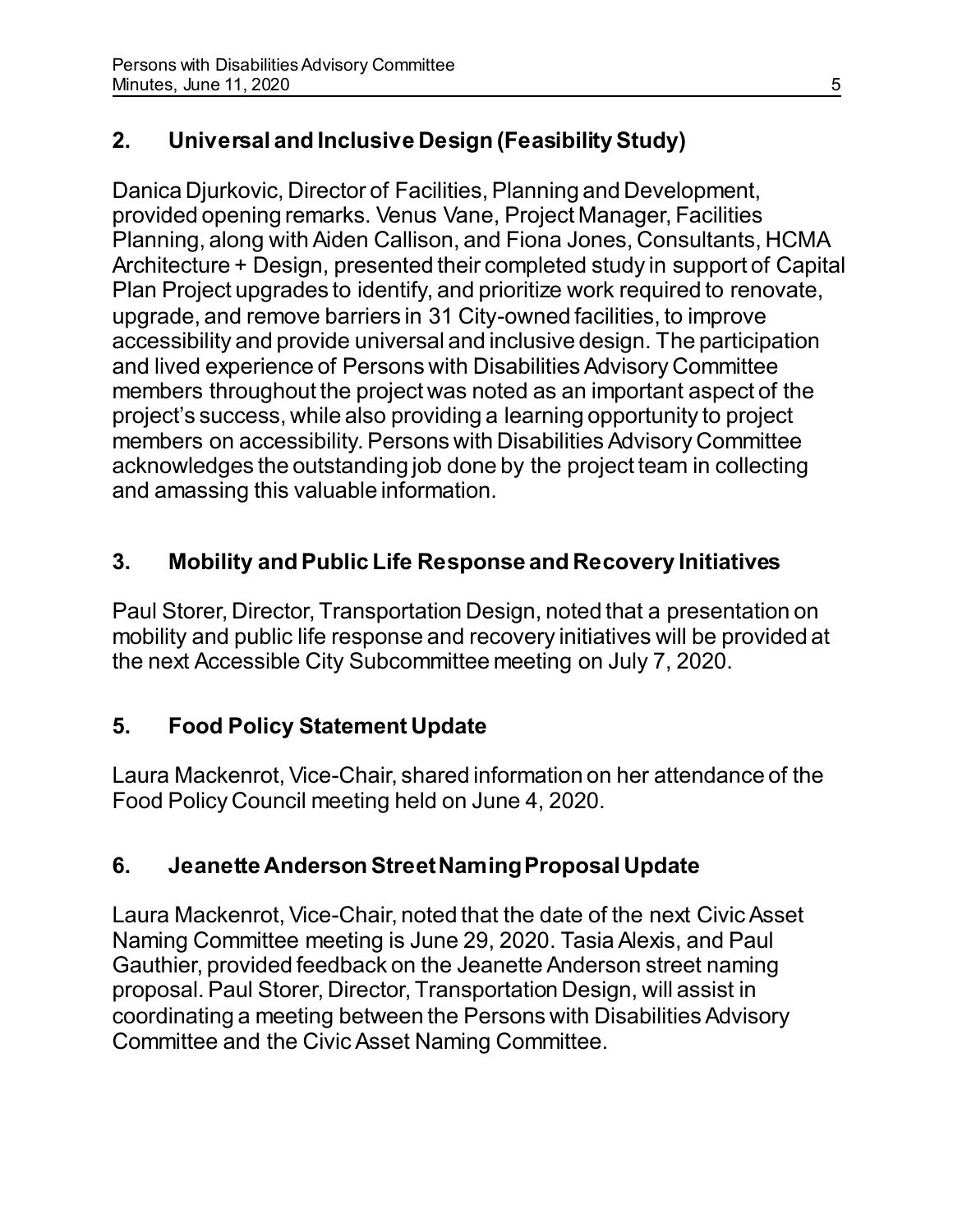## **7. George Pearson Centre Update**

Paul Gauthier provided an update on the current issues with the George Pearson Centre parking. Paul Storer, Director, Transportation Design, provided a response, and agreed to meet with Paul Gauthier at a future date to further discuss.

## **8. Accessibility Strategy Task Force**

Peter Brown, Co-Chair, provided an overview of the vacant volunteer role, including the time commitment involved. The Committee agreed to Jill Weiss being the Persons with Disabilities Advisory Committee's alternate representative on the Accessibility Strategy Task Force.

## **9. Subcommittee Updates**

### **a. Accessible City**

Alfiya Battalova provided an update on the Accessible City Subcommittee's meeting with Danica Djurkovic, Director of Facilities, Planning and Development, and her team in May to discuss the Hornby public space project, and provide recommendations on improving the marking of the stairs in that area.

Jacques Courteau, past Persons with Disabilities Advisory Chair, was invited to provide an overview of the electric charging stations in Vancouver from an accessibility perspective. Jacques also delivered a similar presentation at the federal level, as part of the National Access Ability Week.

### **b. Housing**

## **i) Home Support for Disabilities**

None.